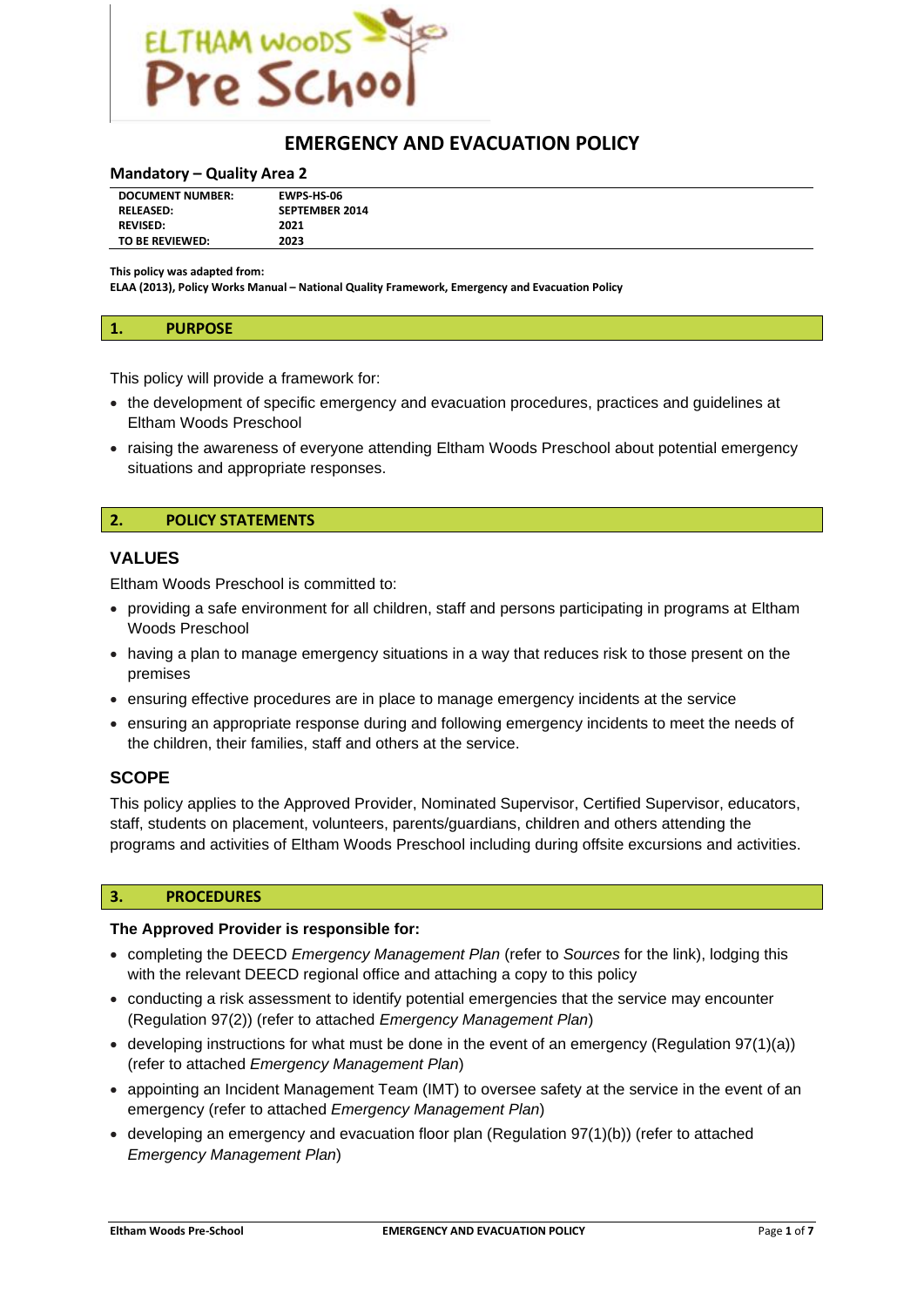- ensuring that the emergency and evacuation procedures are rehearsed at least once every 3 months by all at the service (Regulation 97(3)(a))
- ensuring that the rehearsals of the emergency and evacuation procedures are documented (Regulation 97(3)(b)) (refer to attached *Emergency Management Plan*)
- ensuring that a copy of the emergency and evacuation floor plan and instructions are displayed in a prominent position near each exit at the service premises (Regulation 97(4))
- ensuring that those working at, or attending the service, have access to a phone or similar for immediate communication with parents/guardians and emergency services (Regulation 98), and that phone numbers of emergency services are displayed
- identifying potential onsite hazards and taking action to manage and minimise risk (refer to attached *Emergency Management Plan*)
- ensuring all infrastructure and service equipment are regularly checked for condition and maintenance, including emergency exit lighting
- ensuring the location of first aid kits, fire extinguishers and other emergency equipment are clearly signposted
- ensuring all emergency equipment is maintained on a regular basis in accordance with requirements specified by regulations, such as the Australian Standards Building Code e.g. fire extinguishers, smoke detectors, evacuation kits, sprinkler systems and alarm or duress systems
- providing a fully-equipped portable first aid kit (refer to *Administration of First Aid Policy*)
- developing a regular training schedule for staff to ensure that they are able to deal with emergency situations e.g. first aid, emergency management and OHS training
- regularly reviewing, evaluating and updating emergency management plans, manuals and procedures (at least annually or following an emergency incident)
- developing procedures to debrief staff following emergency incidents
- conducting spot checks of documentation and practices to ensure all requirements of this policy are being complied with
- notifying DEECD in writing within 24 hours of a serious incident (refer to *Definitions*)
- completing the *Incident, Injury, Trauma and Illness Record* (refer to *Definitions*) where required
- notifying DEECD within 7 days of an incident that required the service to be closed, or a circumstance that posed a significant risk to the health, safety or wellbeing of a child attending the service (National Law: Section 174(2)(c); Regulations: 175(2)(b)&(c), 176)
- reporting notifiable incidents (refer to *Definitions*) in the workplace to WorkSafe Victoria
- engaging with the Metropolitan Fire Brigade and/or Country Fire Authority regarding fire safety awareness and training for the service, including demonstrations of fire equipment, basic fire safety, smoke alarm, fire blankets and escape plans
- identifying staff and children requiring additional assistance in the event of an emergency (refer to attached *Emergency Management Plan*)
- ensuring that emergency contact details are provided on each child's enrolment form and that these are kept up to date
- ensuring that an attendance record (refer to *Definitions*) is maintained to account for all children attending the service
- keeping a written record of all visitors to the service, including time of arrival and departure
- ensuring all staff, parents/guardians, children, volunteers and students on placement understand the procedures to follow in the event of an emergency
- ensuring there are induction procedures in place to inform new staff, including casual or relief staff, of the emergency and evacuation policy and procedures
- ensuring all staff, parents/guardians, children, volunteers, students on placement and others attending the service are accounted for in the event of an evacuation
- developing procedures to deal with loss of critical functions, such as power/water shut off.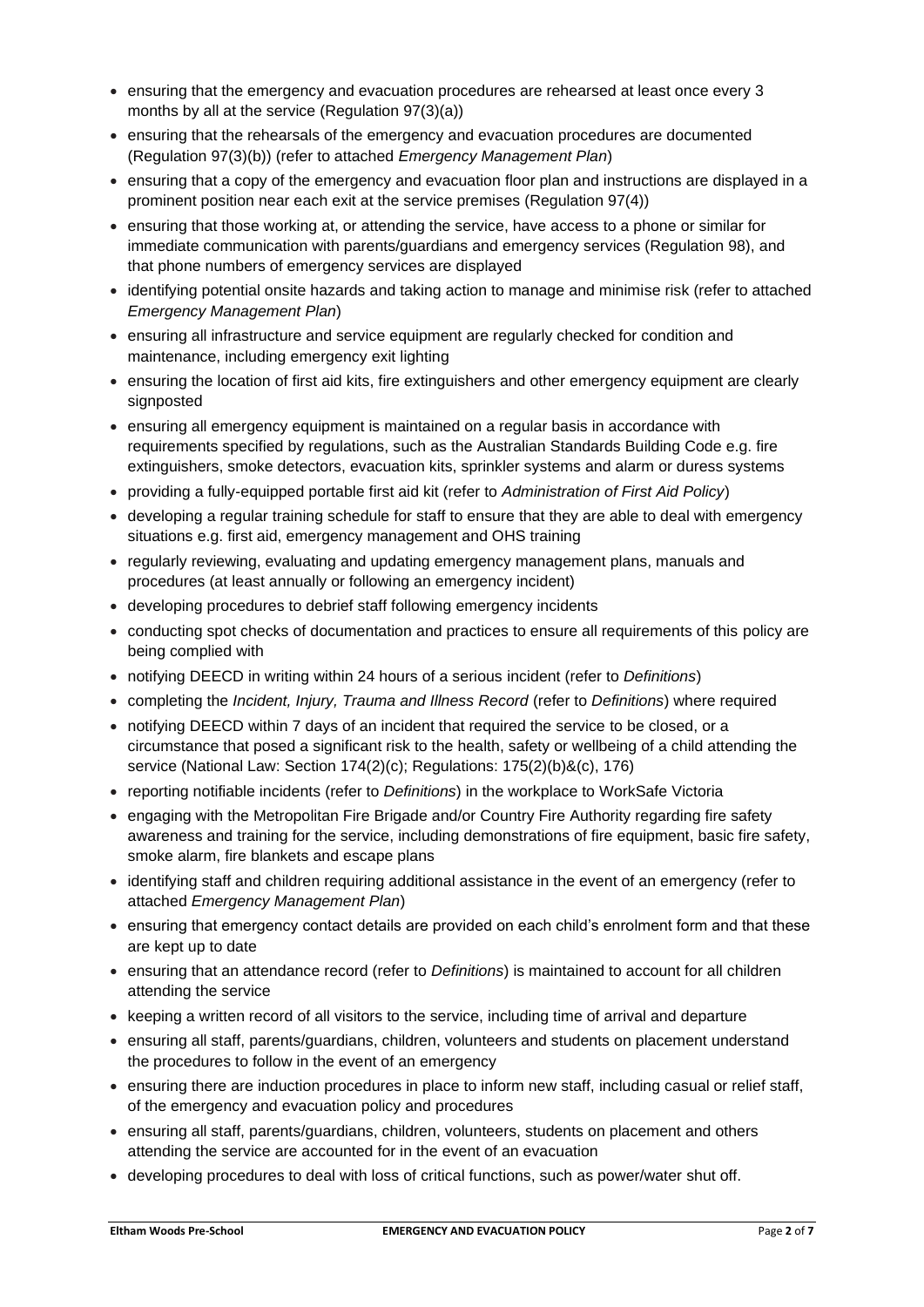### **The Nominated Supervisor is responsible for:**

- ensuring that the emergency and evacuation floor plan is displayed in prominent positions and that all parents/guardians, volunteers, contract staff and relief staff are briefed and aware of the procedures
- ensuring that children are adequately supervised at all times and protected from hazards and harm (refer to *Supervision of Children Policy*)
- ensuring that the *Emergency Management Plan* (attached) is followed in the event of an emergency
- testing alarms and communication systems regularly, such as on a monthly basis
- informing the Approved Provider of any serious or notifiable incidents (refer to *Definitions*) that must be reported to DEECD or WorkSafe Victoria.

### **Certified Supervisors and other educators are responsible for:**

- implementing the procedures and responsibilities in this policy and the service's *Emergency Management Plan* (attached)
- supervising the children in their care and protecting them from hazards and harm (refer to *Supervision of Children Policy*)
- providing support to children before, during and after emergencies
- checking that the attendance record (refer to *Definitions*) is completed at the beginning and end of each session
- checking that the emergency evacuation procedure is displayed in prominent positions and that all attending the service are made aware of these (refer to attached *Emergency Management Plan*)
- rehearsing emergency evacuation procedures with the children at least once every 3 months (or more often, as required) and ensuring that these are documented (refer to attached *Emergency Management Plan*)
- providing feedback regarding the effectiveness of emergency and evacuation procedures to inform policy, procedures and manuals etc.
- completing the *Incident, Injury, Trauma and Illness Record*, as required
- informing the Approved Provider about any serious incidents or notifiable incidents (refer to *Definitions*) at the service
- attending first aid, emergency management and OHS training, as required
- communicating with parents about emergency procedures
- raising children's awareness about potential emergency situations and appropriate responses.

### **Parents/guardians are responsible for:**

- familiarising themselves with the service's emergency and evacuation policy and procedures and the service's *Emergency Management Plan* (attached)
- ensuring they complete the attendance record (refer to *Definitions*) on delivery and collection of their children (refer to *Delivery and Collection of Children Policy*)
- providing emergency contact details on their child's enrolment form and ensuring that this is kept up to date
- reinforcing the service's emergency and evacuation procedures with their child
- following the directions of staff in the event of an emergency or when rehearsing emergency procedures.

### **Volunteers and students, while at the service, are responsible for following this policy and its procedures.**

### **4. BACKGROUND AND LEGISLATION**

### **Background**

The *Education and Care Services National Regulations 2011* define an emergency in relation to an education and care service as any situation or event that poses an imminent or severe risk to the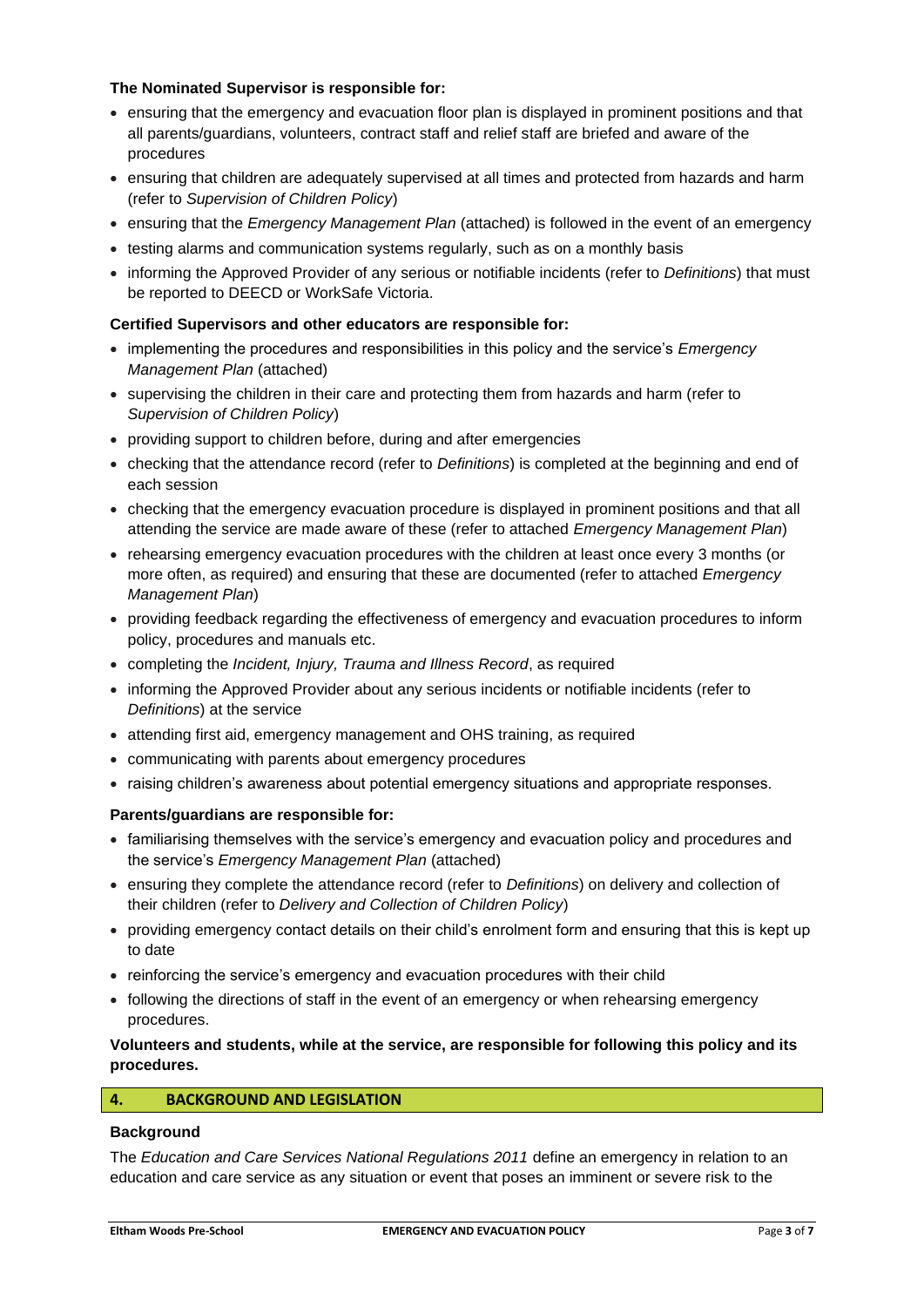persons at the service premises e.g. flood, fire or a situation that requires the service premises to be locked down.

Comprehensive emergency management includes prevention, preparedness, response and recovery. Services are required to have policies and procedures in place detailing what needs to be done in an emergency, including an emergency and evacuation floor plan. These policies and procedures must be based on a risk assessment that identifies potential emergencies relevant to the service (Regulation 97).

Early childhood services have a duty of care to all attending the facility including the children, staff, volunteers, students, visitors, and contractors, . It is also a requirement under the *Occupational Health and Safety Act 2004* that employers provide a healthy and safe environment for all persons who access the service's facilities and/or programs.

All services in Victoria are required to have an *Emergency Management Plan* (EMP) as part of their everyday 'best practice' operations. All education and care services listed on the Department of Education and Training (DET)'s Bushfire At-Risk Register are required as a condition of their service approval to submit their EMP to their regional office annually. DET provides *Emergency Management Plan Guidelines* and an *Emergency Management Plan* template to assist services develop and review their EMP (refer to *Sources* below for the link). All services must complete the required sections of the plan and lodge it with the relevant DET regional office. A copy should also be attached to this policy.

#### **Legislation and standards**

Relevant legislation and standards include but are not limited to:

- *Education and Care Services National Law Act 2010*
- *Education and Care Services National Regulations 2011* including Regulations 97, 98, 168(2)(e)
- *National Quality Standard*, including Quality Area 2: Children's Health and Safety
- *Occupational Health and Safety Act 2004*

### **5. DEFINITIONS**

The terms defined in this section relate specifically to this policy. For commonly used terms e.g. Approved Provider, Nominated Supervisor, Regulatory Authority etc. refer to the *General Definitions* section of this manual.

**Attendance record:** Kept by the service to record details of each child attending the service including name, time of arrival and departure, signature of person delivering and collecting the child or of the Nominated Supervisor or educator (Regulation 158(1)).

**Country Fire Authority (CFA):** CFA respond to a variety of fire and emergency incidents. They are also involved in a range of other activities including:

- fire safety building inspections
- delivering community awareness, education and safety programs
- post-incident analysis and fire investigation
- fire prevention planning and land use planning at a municipal level.

**Duty of care:** A common law concept that refers to the responsibilities of organisations to provide people with an adequate level of protection against harm and all reasonable foreseeable risk of injury.

**Emergency:** Includes any situation or event that poses an imminent or severe risk to the persons at the education and care service premises e.g. flood, fire or a situation that requires the service premises to be locked down (National Regulations, page 5).

**Emergency Management Plan (EMP):** A written set of instructions to assist the Approved Provider, Nominated Supervisor, educators and staff to deal with incidents or situations that could pose a threat to life, health or property. *Emergency Management Plan Guidelines* and an *Emergency Management Plan* template are available on the DEECD website (refer to *Sources* below).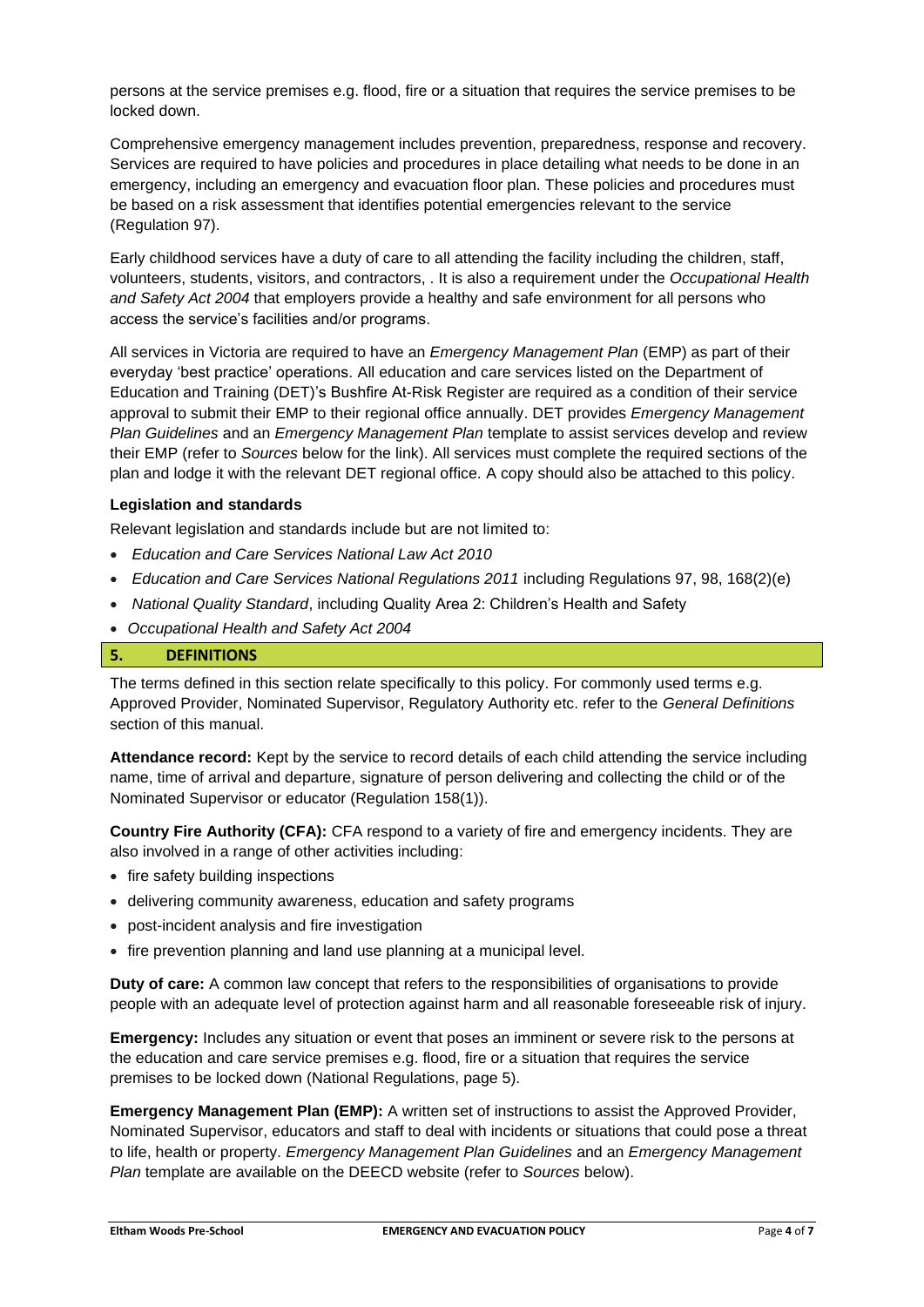**Hazard:** A source or situation with a potential for harm in terms of human injury or ill health, damage to property, damage to the environment or a combination of these.

**Incident, Injury, Trauma and Illness Record:** Contains details of any incident, injury, trauma or illness that occurs while the child is being educated and cared for by the service. Any incident, injury, trauma or illness must be recorded as soon as is practicable but not later than 24 hours after the occurrence. Details required include the:

- name and age of the child
- circumstances leading to the incident, injury, trauma or illness (including any symptoms)
- time and date
- details of action taken by the service including any medication administered, first aid provided or medical personnel contacted
- details of any witnesses
- names of any person the service notified or attempted to notify, and the time and date of this
- signature of the person making the entry, and time and date of this.

These details must be kept for the period of time specified in Regulation 183. A sample *Incident, Injury, Trauma and Illness Record* is available on the ACECQA website.

**Mandatory closure:** When services identified as being at high bushfire risk are directed by DEECD to close on days declared a Code Red Fire Danger Rating day.

**Metropolitan Fire Brigade (MFB):** provide a fire and rescue service and are the first to respond to specific medical emergencies. The MFB aims to reduce the incidence and impact of fire and other emergencies on the community. This is achieved through the delivery of educational strategies that assist the community to become more self-reliant, including:

- fire safety building inspections, and checking fire fighting equipment
- delivering community awareness, education and safety programs.

**Notifiable incident:** An incident involving workplace health and safety that is required by law to be reported to WorkSafe Victoria. Notification is required for incidents that result in death or serious injury/illness, or dangerous occurrences. For a complete list of incidents that must be reported to WorkSafe Victoria, refer to the *Guide to Incident Notification* on the WorkSafe Victoria website: [www.worksafe.vic.gov.au](http://www.worksafe.vic.gov.au/)

**Risk management:** A structured approach to managing uncertainty related to a threat; a sequence of activities including the identification, assessment and prioritisation of risks followed by co-ordinated and economical application of resources to minimise, monitor and control the probability and/or impact of those risks.

**Serious incident:** An incident resulting in the death of a child, or an injury, trauma or illness for which the attention of a registered medical practitioner, emergency services or hospital is sought or should have been sought. This also includes an incident in which a child appears to be missing, cannot be accounted for, is removed from the service in contravention of the regulations or is mistakenly locked in/out of the service premises (Regulation 12). A serious incident should be documented in an *Incident, Injury, Trauma and Illness Record* (sample form available on the ACECQA website) as soon as possible and within 24 hours of the incident. The Regulatory Authority (DEECD) must be notified within 24 hours of a serious incident occurring at the service (Regulation 176(2)(a)). Records are required to be retained for the periods specified in Regulation 183.

**State Emergency Service (SES):** Volunteer-based organisation responding to emergencies and working to ensure the safety of communities around Victoria.

**State of emergency:** A situation in which the government is granted special powers, by constitutional or legal provision, to deal with a perceived threat to law and order, or public safety.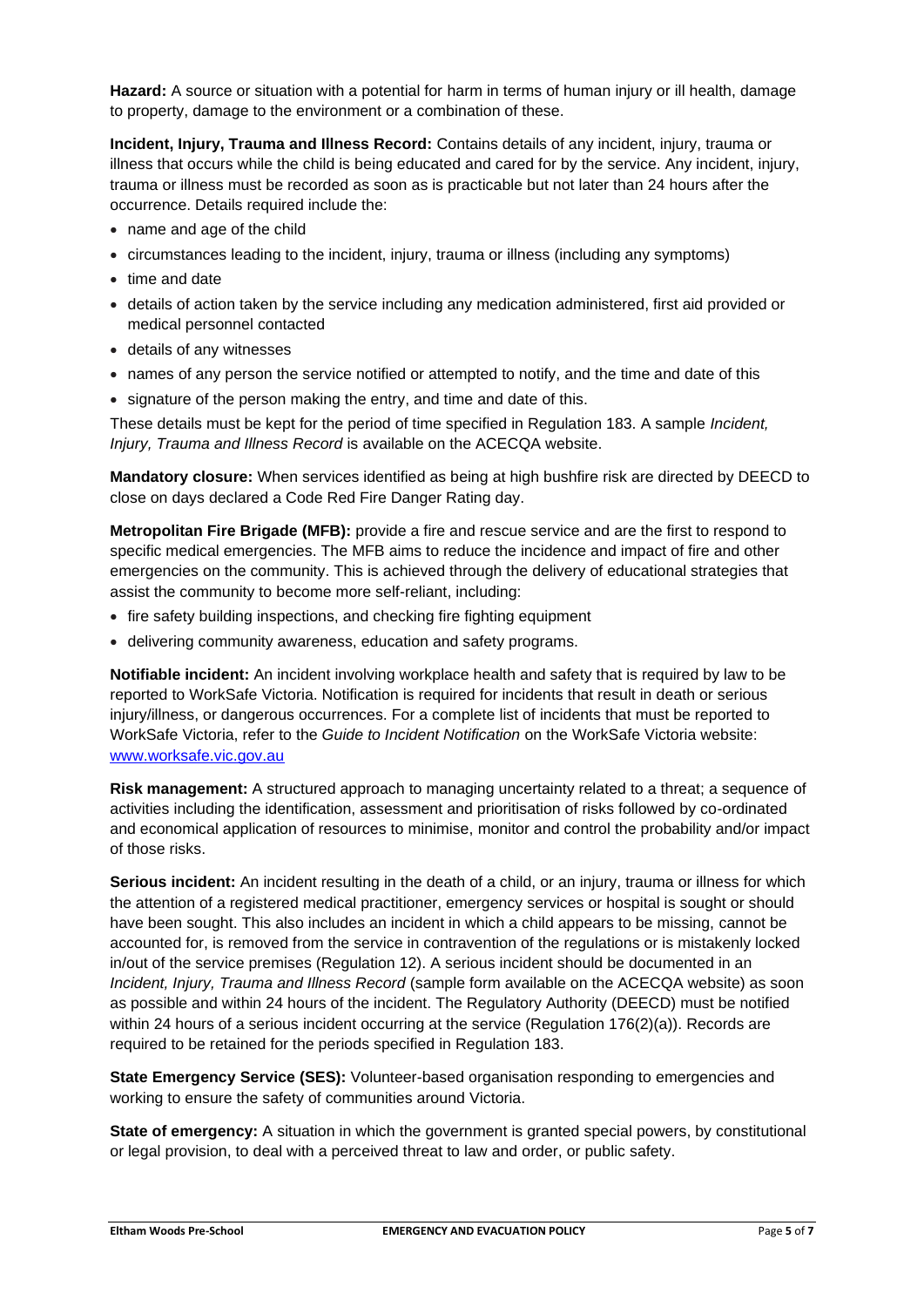**WorkSafe Victoria:** The manager of Victoria's workplace safety system. WorkSafe Victoria's responsibilities are to:

- help avoid workplace injuries occurring
- enforce Victoria's occupational health and safety laws
- provide reasonably priced workplace injury insurance for employers.

#### **6. SOURCES AND RELATED POLICIES**

#### **Sources**

- Australian Standards: Emergency control organisation for buildings, structures and workplaces (AS 3745–2002)
- Department of Education and Early Childhood Development, *Emergency Management Plan Guidelines* and *Emergency Management Plan*: [www.education.vic.gov.au/management/](http://www.education.vic.gov.au/management/emergency.htm) [emergency.htm](http://www.education.vic.gov.au/management/emergency.htm)
- Metropolitan Fire Brigade: [www.mfb.vic.gov.au](http://www.mfb.vic.gov.au/)
- Country Fire Authority: [www.cfa.vic.gov.au](http://www.cfa.vic.gov.au/)
- State Emergency Service: [www.ses.vic.gov.au](http://www.ses.vic.gov.au/)
- WorkSafe Victoria: [www.worksafe.vic.gov.au](http://www.worksafe.vic.gov.au/)

#### **Service policies**

- *Administration of First Aid Policy*
- *Administration of Medication Policy*
- *Delivery and Collection of Children Policy*
- *Incident, Injury, Trauma and Illness Policy*
- *Occupational Health and Safety Policy*
- *Staffing Policy*
- *Supervision of Children Policy*

#### **7. EVALUATION**

In order to assess whether the values and purposes of the policy have been achieved, the Approved Provider will:

- review the policy to determine whether it adequately addresses a range of potential emergency situations
- regularly seek feedback from everyone affected by the policy regarding its effectiveness particularly following an emergency
- assess the ability of the Nominated Supervisor, Certified Supervisor, educators, staff, children and others to follow the policy and procedures in the event of an emergency
- review procedures, including evacuation procedures, to determine their effectiveness, including timing and processes
- use information gained from spot checks and the *Incident, Injury, Trauma and Illness Record* to inform proposed changes to this policy
- revise the policy and procedures as part of the service's policy review cycle, or as required by legislation, research, policy and best practice
- consult with emergency services such as the MFB and CFA, to ensure the policy and procedures meet current best practices
- notify parents/guardians at least 14 days before making any change to this policy or its procedures.